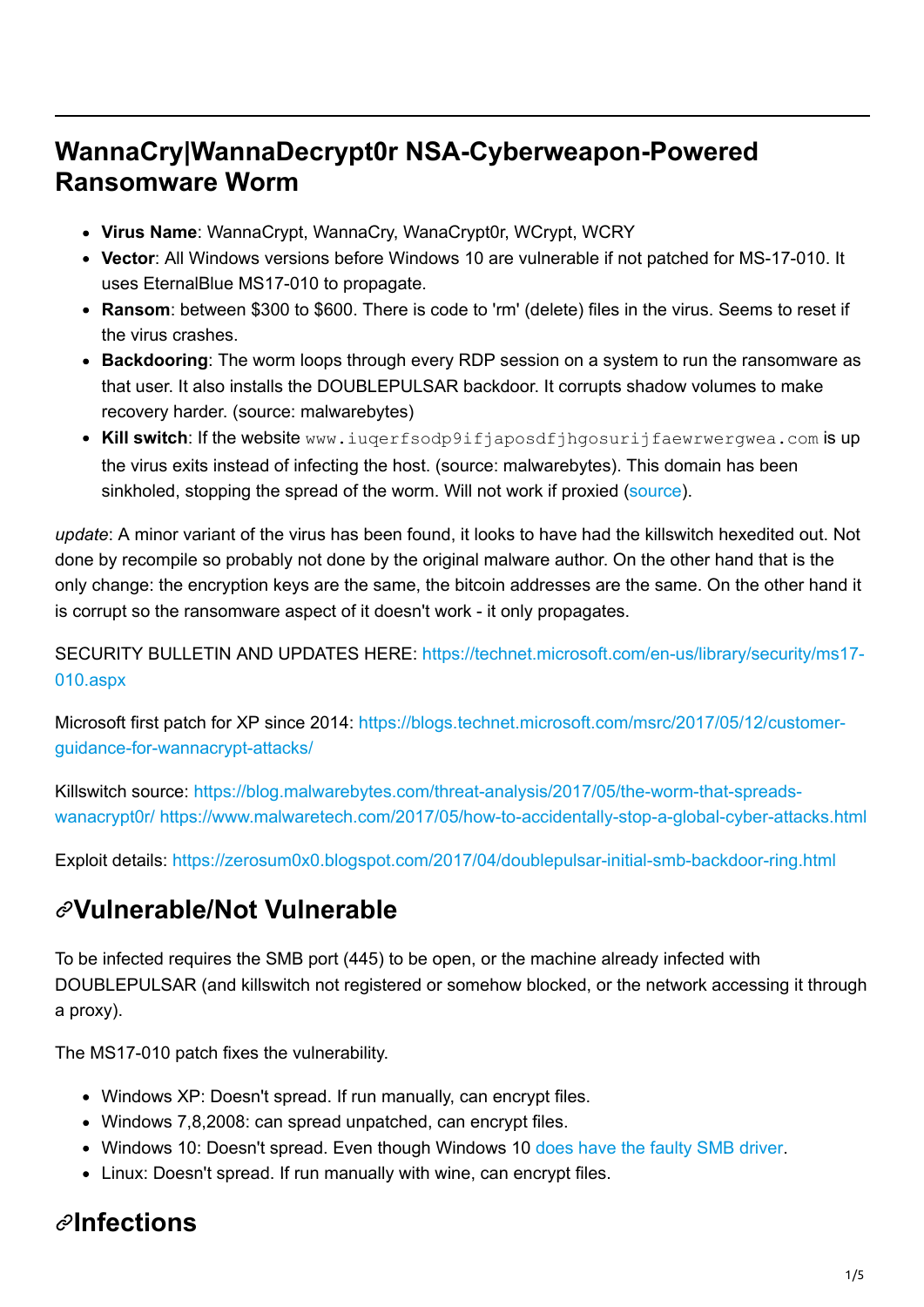- NHS (uk) turning away patients, unable to perform x-rays. [\(list of affected hospitals](http://news.sky.com/story/nhs-cyberattack-full-list-of-organisations-affected-so-far-10874493))
- [Nissan \(uk\) http://www.chroniclelive.co.uk/news/north-east-news/cyber-attack-nhs-latest-news-](http://www.chroniclelive.co.uk/news/north-east-news/cyber-attack-nhs-latest-news-13029913)13029913
- Telefonica (spain) ([https://twitter.com/SkyNews/status/863044193727389696\)](https://twitter.com/SkyNews/status/863044193727389696)
- power firm Iberdrola and Gas Natural [\(spain](http://www.bbc.co.uk/news/technology-39901382))
- FedEx (us) (<https://twitter.com/jeancreed1/status/863089728253505539>)
- University of Waterloo ([ontario canada\)](https://twitter.com/amtinits)
- Russia interior ministry & Megafon (russia) <https://twitter.com/dabazdyrev/status/863034199460261890/photo/1>
- VTB (russian bank) <https://twitter.com/vassgatov/status/863175506790952962>
- Russian Railroads (RZD) <https://twitter.com/vassgatov/status/863175723846176768>
- [Portugal Telecom](http://imgur.com/a/rR3b9)
- Сбербанк Sberbank Russia [\(russia](https://twitter.com/discojournalist/status/863162464304865280))
- Shaheen Airlines (pakistan, [claimed on twitter](https://twitter.com/Beyhooda/status/863161471987068930))
- Train station in frankfurt [\(germany\)](https://twitter.com/Nick_Lange_/status/863132237822394369)
- Neustadt station ([germany\)](https://twitter.com/MedecineLibre/status/863139139138531328)
- $\bullet$  the entire network of German Rail seems to be affected ( $@$ farbenstau)
- in China secondary schools and universities had been affected [\(source](http://english.alarabiya.net/en/News/world/2017/05/13/Russia-s-interior-ministry-says-computers-hit-by-virus-attack-.html))
- A Library in Oman ([@99arwan1\)](https://twitter.com/99arwan1/status/863325279653171200)
- China Yanshui County Public Security Bureau [\(https://twitter.com/95cnsec/status/863292545278685184](https://twitter.com/95cnsec/status/863292545278685184))
- [Renault \(France\) \(http://www.lepoint.fr/societe/renault-touche-par-la-vague-de-cyberattaques](http://www.lepoint.fr/societe/renault-touche-par-la-vague-de-cyberattaques-internationales-13-05-2017-2127044_23.php)[internationales-13-05-2017-2127044\\_23.php\) \(http://www.lefigaro.fr/flash-eco/2017/05/13/97002-](http://www.lefigaro.fr/flash-eco/2017/05/13/97002-20170513FILWWW00031-renault-touche-par-la-vague-de-cyberattaques-internationales.php) 20170513FILWWW00031-renault-touche-par-la-vague-de-cyberattaques-internationales.php)
- Schools/Education (France) [https://twitter.com/Damien\\_Bancal/status/863305670568837120](https://twitter.com/Damien_Bancal/status/863305670568837120)
- University of Milano-Bicocca ([italy\)](http://milano.repubblica.it/cronaca/2017/05/12/news/milano_virus_ransomware_universita_bicocca-165302056/?ref=drnweb.repubblica.scroll-3)
- A mall in singapore<https://twitter.com/nkl0x55/status/863340271391580161>
- ATMs in china<https://twitter.com/95cnsec/status/863382193615159296>
- [norwegian soccer team ticket sales https://www.nrk.no/telemark/eliteserieklubber-rammet-av](https://www.nrk.no/telemark/eliteserieklubber-rammet-av-internasjonalt-dataangrep-1.13515245)internasjonalt-dataangrep-1.13515245
- STC telecom ([saudia arabia,](https://twitter.com/iPhone_Supp/status/863735059819442177) [more](https://twitter.com/mhooh300/status/863734116142985216), [more\)](https://twitter.com/bynfck/status/863734011188854784)
- [All ATMs in india closed](http://newsable.asianetnews.tv/india/over-2-lakh-atms-in-the-country-to-remain-closed-to-deal-with-cyberattack)
- US radiology equipment<https://twitter.com/Forbes/status/864850749225934852>
- More at [https://en.wikipedia.org/wiki/WannaCry\\_cyber\\_attack#List\\_of\\_affected\\_organizations](https://en.wikipedia.org/wiki/WannaCry_cyber_attack#List_of_affected_organizations) they seem to be cataloguing the infections faster/better.

#### **Informative Tweets**

- Sample released by ens (thank you ens!): [https://twitter.com/the\\_ens/status/863055007842750465](https://twitter.com/the_ens/status/863055007842750465)
- Onion C&Cs extracted: [https://twitter.com/the\\_ens/status/863069021398339584](https://twitter.com/the_ens/status/863069021398339584)
- EternalBlue confirmed:<https://twitter.com/kafeine/status/863049739583016960>
- Shell commands: <https://twitter.com/laurilove/status/863065599919915010>
- Maps/stats:<https://twitter.com/laurilove/status/863066699888824322>
- Core DLL: <https://twitter.com/laurilove/status/863072240123949059>
- Hybrid-analysis: <https://twitter.com/PayloadSecurity/status/863024514933956608>
- Impact assessment: [https://twitter.com/CTIN\\_Global/status/863095852113571840](https://twitter.com/CTIN_Global/status/863095852113571840)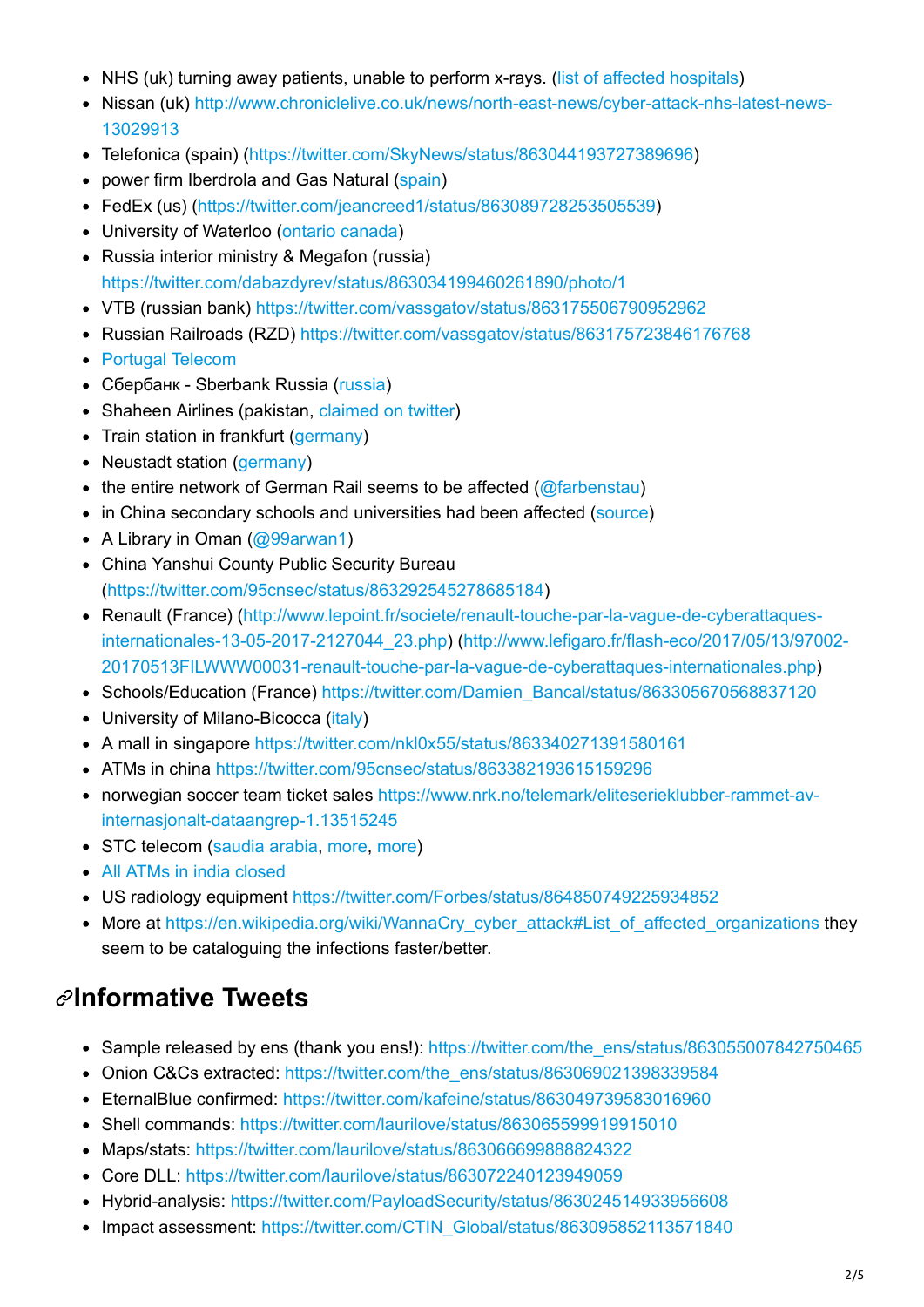- Uses DoublePulsar: <https://twitter.com/laurilove/status/863107992425779202>
- Your machine is attacking others: <https://twitter.com/hackerfantastic/status/863105127196106757>
- Tor hidden service C&C: <https://twitter.com/hackerfantastic/status/863105031167504385>
- FedEx infected via Telefonica? <https://twitter.com/jeancreed1/status/863089728253505539>
- HOW TO AVOID INFECTION:<https://twitter.com/hackerfantastic/status/863070063536091137>
- More of this to come: <https://twitter.com/hackerfantastic/status/863069142273929217>
- C&C hosts: <https://twitter.com/hackerfantastic/status/863115568181850113>
- Crypted files *will* be deleted after countdown: <https://twitter.com/laurilove/status/863116900829724672>
- Claim of attrib [take with salt]: <https://twitter.com/0xSpamTech/status/863058605473509378>
- Track the bitcoins:<https://twitter.com/bl4sty/status/863143484919828481>
- **keys in pem format: <https://twitter.com/e55db081d05f58a/status/863109716456747008>**
- neel points out a similarity with another virus <https://twitter.com/neelmehta/status/864164081116225536>
- shadowbrokers talk about responsible disclosure <https://steemit.com/shadowbrokers/@theshadowbrokers/oh-lordy-comey-wanna-cry-edition>
- another factsheet <https://www.secureworks.com/research/wcry-ransomware-analysis>

# **Cryptography details**

- Each infection generates a new RSA-2048 keypair.
- The public key is exported as blob and saved to 00000000.pky
- The private key is encrypted with the ransomware public key and saved as 00000000.eky
- Each file is encrypted using AES-128-CBC, with a unique AES key per file.
- Each AES key is generated CryptGenRandom.
- The AES key is encrypted using the infection specific RSA keypair.

The RSA public key used to encrypt the infection specific RSA private key is embedded inside the DLL and owned by the ransomware authors.

- <https://haxx.in/key1.bin>(the ransomware pubkey, used to encrypt the users private key)
- <https://haxx.in/key2.bin>(the dll decryption privkey) the CryptImportKey() rsa key blob dumped from the DLL by blasty.

<https://pastebin.com/aaW2Rfb6> even more in depth RE information by cyg\_x1!!

#### **Bitcoin ransom addresses**

3 addresses hard coded into the malware.

- <https://blockchain.info/address/13AM4VW2dhxYgXeQepoHkHSQuy6NgaEb94>
- https://blockchain.info/address/12t9YDPgwueZ9NyMgw519p7AA8isir6SMw
- <https://blockchain.info/address/115p7UMMngoj1pMvkpHijcRdfJNXj6LrLn>

## **C&C centers**

gx7ekbenv2riucmf.onion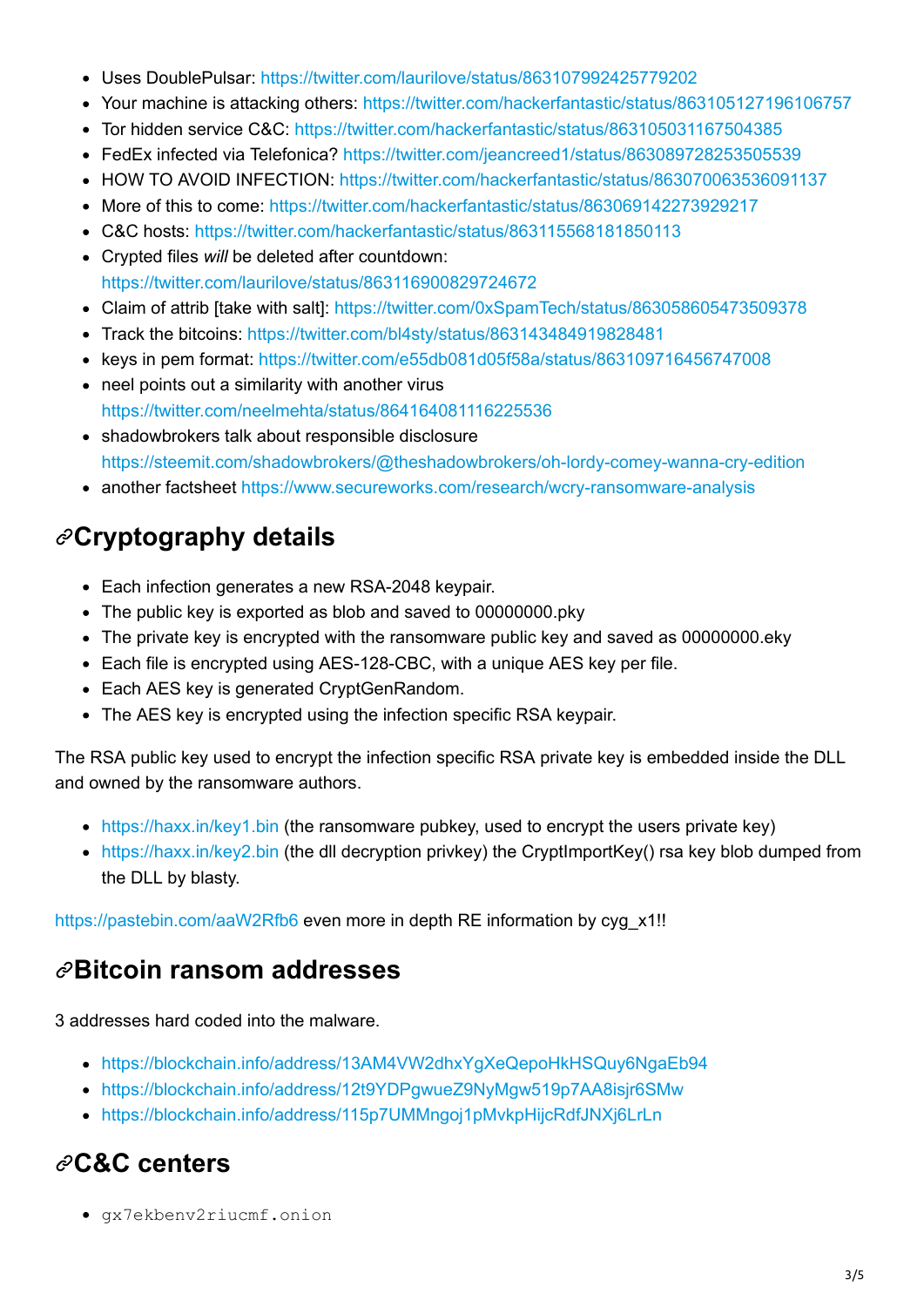- 57g7spgrzlojinas.onion
- xxlvbrloxvriy2c5.onion
- 76jdd2ir2embyv47.onion
- cwwnhwhlz52maqm7.onion

## **Languages**

[All language ransom messages available here: https://transfer.sh/y6qco/WANNACRYDECRYPTOR-](https://transfer.sh/y6qco/WANNACRYDECRYPTOR-Ransomware-Messages-all-langs.zip)Ransomware-Messages-all-langs.zip

m\_bulgarian, m\_chinese (simplified), m\_chinese (traditional), m\_croatian, m\_czech, m\_danish, m\_dutch, m\_english, m\_filipino, m\_finnish, m\_french, m\_german, m\_greek, m\_indonesian, m\_italian, m\_japanese, m\_korean, m\_latvian, m\_norwegian, m\_polish, m\_portuguese, m\_romanian, m\_russian, m\_slovak, m\_spanish, m\_swedish, m\_turkish, m\_vietnamese

## **File types**

There are a number of files and folders wannacrypt will avoid. Some because it's entirely pointless and others because it might destabilize the system. During scans, it will search the path for the following strings and skip over if present:

- "Content.IE5"
- "Temporary Internet Files"
- " This folder protects against ransomware. Modifying it will reduce protection"
- "\Local Settings\Temp"
- "\AppData\Local\Temp"
- "\Program Files (x86)"
- "\Program Files"
- "\WINDOWS"
- "\ProgramData"
- "\Intel"
- "\$"

The filetypes it looks for to encrypt are:

.doc, .docx, .xls, .xlsx, .ppt, .pptx, .pst, .ost, .msg, .eml, .vsd, .vsdx, .txt, .csv, .rtf, .123, .wks, .wk1, .pdf, .dwg, .onetoc2, .snt, .jpeg, .jpg, .docb, .docm, .dot, .dotm, .dotx, .xlsm, .xlsb, .xlw, .xlt, .xlm, .xlc, .xltx, .xltm, .pptm, .pot, .pps, .ppsm, .ppsx, .ppam, .potx, .potm, .edb, .hwp, .602, .sxi, .sti, .sldx, .sldm, .sldm, .vdi, .vmdk, .vmx, .gpg, .aes, .ARC, .PAQ, .bz2, .tbk, .bak, .tar, .tgz, .gz, .7z, .rar, .zip, .backup, .iso, .vcd, .bmp, .png, .gif, .raw, .cgm, .tif, .tiff, .nef, .psd, .ai, .svg, .djvu, .m4u, .m3u, .mid, .wma, .flv, .3g2, .mkv, .3gp, .mp4, .mov, .avi, .asf, .mpeg, .vob, .mpg, .wmv, .fla, .swf, .wav, .mp3, .sh, .class, .jar, .java, .rb, .asp, .php, .jsp, .brd, .sch, .dch, .dip, .pl, .vb, .vbs, .ps1, .bat, .cmd, .js, .asm, .h, .pas, .cpp, .c, .cs, .suo, .sln, .ldf, .mdf, .ibd, .myi, .myd, .frm, .odb, .dbf, .db, .mdb, .accdb, .sql, .sqlitedb, .sqlite3, .asc, .lay6, .lay, .mml, .sxm, .otg, .odg, .uop, .std, .sxd, .otp, .odp, .wb2, .slk, .dif, .stc, .sxc, .ots, .ods, .3dm, .max, .3ds, .uot, .stw, .sxw, .ott, .odt, .pem, .p12, .csr, .crt, .key, .pfx, .der

credit herulume, thanks for extracting this list from the binary.